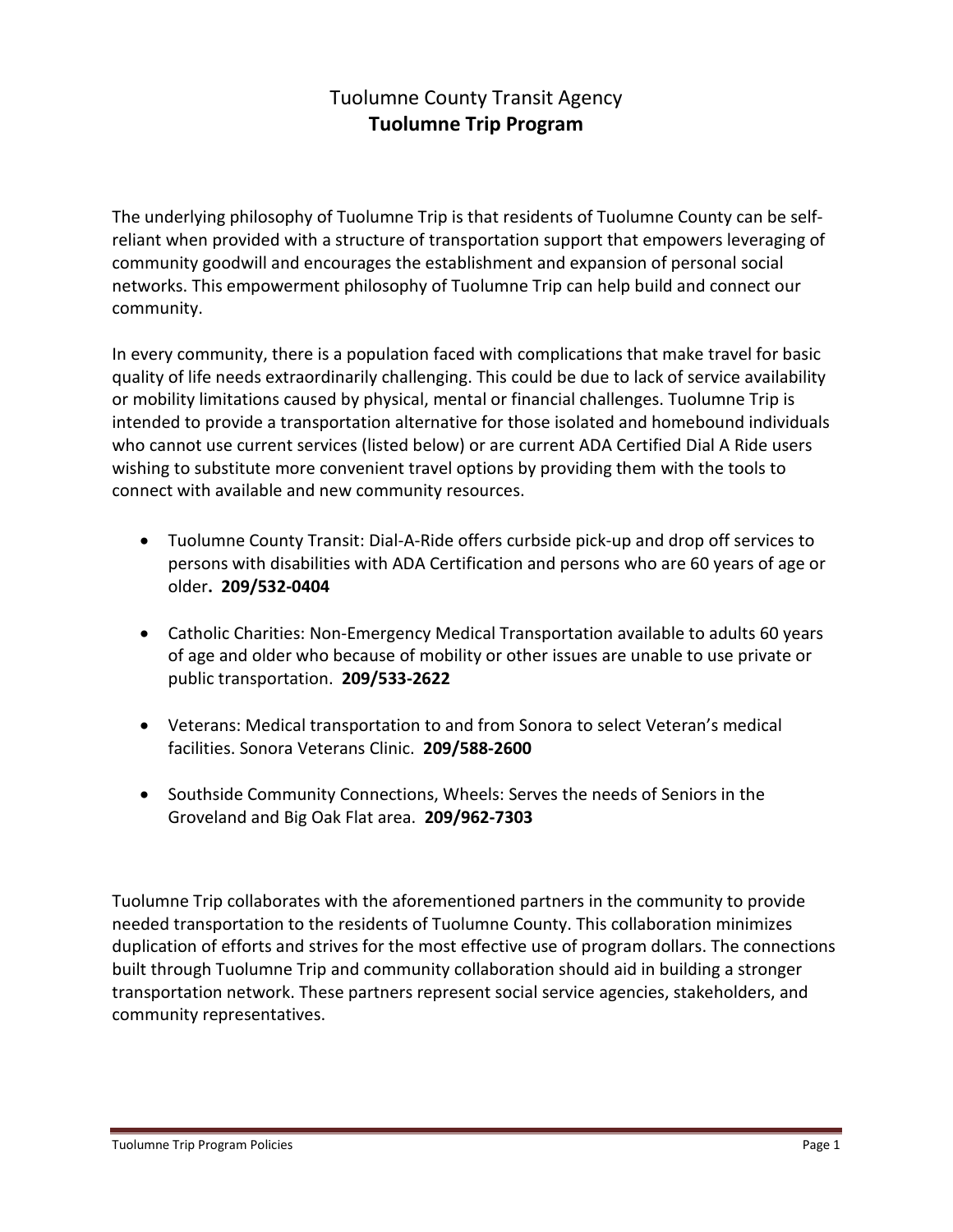## **Objectives**

• To empower eligible seniors, persons with disabilities, persons with limited means or veterans to recruit their own drivers to facilitate needed transportation when they do not have any other form of transportation available or are unable to use other forms of transportation. Examples of eligible drivers include: Uber, Lyft, Taxi Service(s), Social Service Provider, Family Members, friends and/or neighbors.

The overall consideration for determining eligibility for the Tuolumne Trip Program is: "Can the individual access needed transportation if Tuolumne Trip doesn't help?" For eligible seniors, persons with disabilities, persons with limited means and veterans, Tuolumne Trip will provide mileage reimbursement on a monthly basis for approved in-County travel as well as "preapproved" out of county medical appointments. Tuolumne Trip participants are responsible for recruiting their own drivers and arranging their travel schedules.

## Eligibility

- 1. Program constraints:
	- Only residents of Tuolumne County who are seniors (60+), persons with disabilities, persons of limited means or veterans are eligible for program participation, subject to other eligibility criteria and restrictions.
	- The types of trips eligible for reimbursement are limited to those that are pre-approved through the eligibility documentation and approval process.
		- o Health Care
		- o Banking
		- o Personal Errands
		- o Shopping
		- o Visit Friends and Family
		- o Religious Activities
		- o Volunteering
		- o Drug and alcohol rehabilitation
		- o Dining
		- o School
		- o Recreation
		- o Meetings
		- o Events
		- o Other
	- To be eligible for reimbursement, each trip must begin and end in Tuolumne County with the exception of some pre-approved out of county medical trips. Trips must be made during normal hours of service for Tuolumne County Transit unless approved in advance.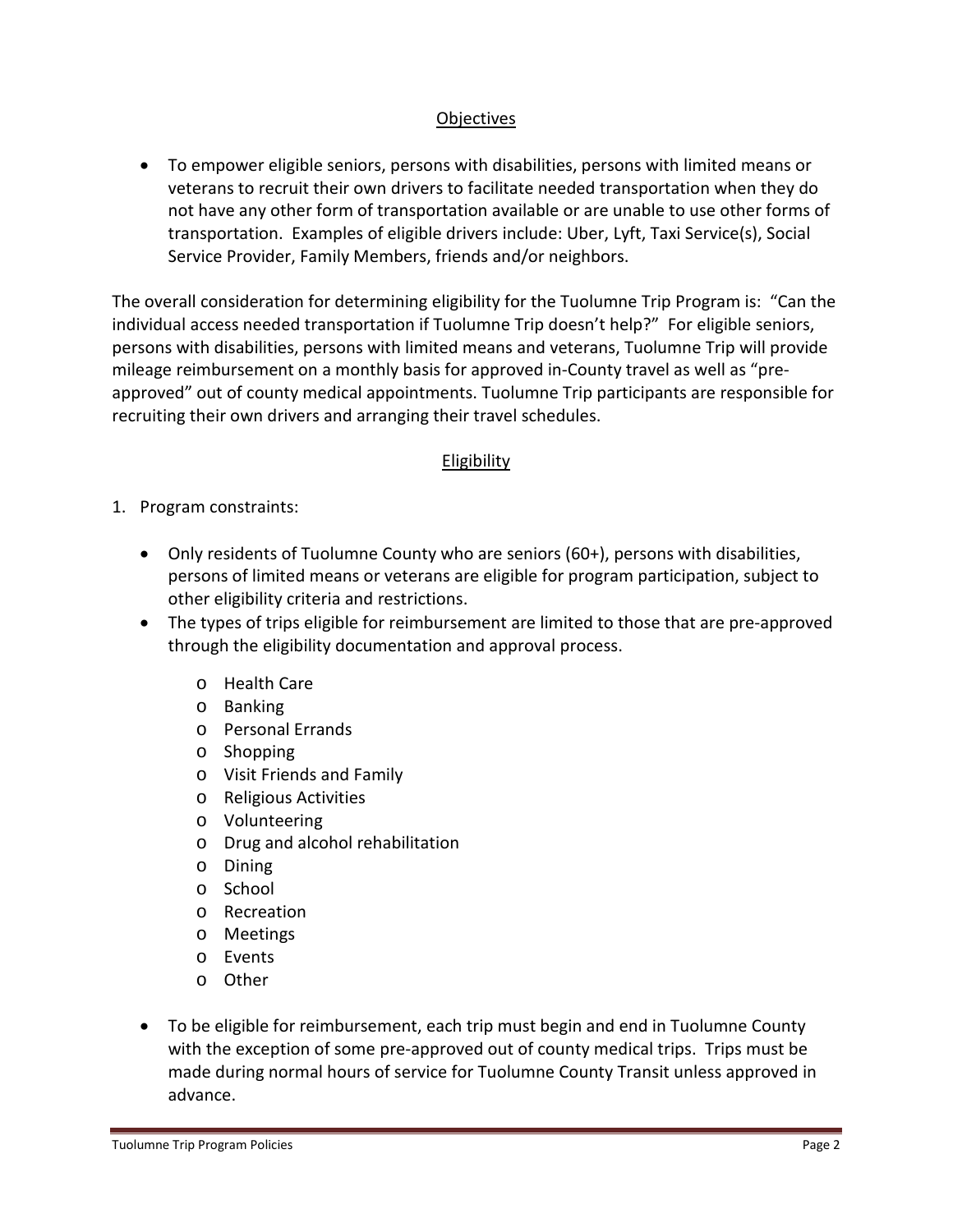- Participants are encouraged to consolidate trips, when possible.
- Advance payments of travel reimbursements is permissible with pre-approval.
- Mileage reimbursements will not be paid to Tuolumne Trip participants for travel on Tuolumne County Transit Fixed Route, Dial-A-Ride buses or other public transportation services.
- Travel using a commercial taxi service or other Transportation Network services are eligible for reimbursement at the mileage rate established herein.
- Ride sharing is encouraged whenever possible.
- 2. Standard mileage allowances:
	- Participants residing within 10 miles of the City of Sonora:
		- o 30 miles per one-way trip
		- o 300 miles per month
	- All other participants:
		- o 38 miles per one-way trip
		- o 375 miles per month
	- Out of County Travel:
		- o Mileage determination for out of county travel will be determined on a case by case basis, but shall not exceed 300 miles per round trip.

Subject to the discretion of the TCTA Executive Director, the standard mileage allowances may be modified for individual participants. Mileage determinations take into account the individual transportation needs of the participant, where they live, where they need to travel, their physical and mobility status, and the availability of other alternatives. In addition, income and the capacity to pay for public transportation or other alternatives may be considered.

- 3. Tuolumne Trip mileage reimbursement is set at Internal Revenue Service standard mileage rates. Reimbursement payments for approved travel will be issued to the Tuolumne Trip participant on a monthly basis. It is the responsibility of each Tuolumne Trip participant to submit requests for reimbursement in a timely manner. Approved Social Service Agency Care Representatives, Social Service Coordinator or Mobility Coordinators may submit ride reimbursements on behalf of participants.
- 4. It is the responsibility of each Tuolumne Trip participant to identify and secure drivers for their needed travel. Tuolumne Trip participants are encouraged to arrange their travel in groups; such "carpooling". This will not affect the reimbursement eligibility of the travel for the participants. A Social Service Agency may arrange drivers to service the participants' transportation needs.